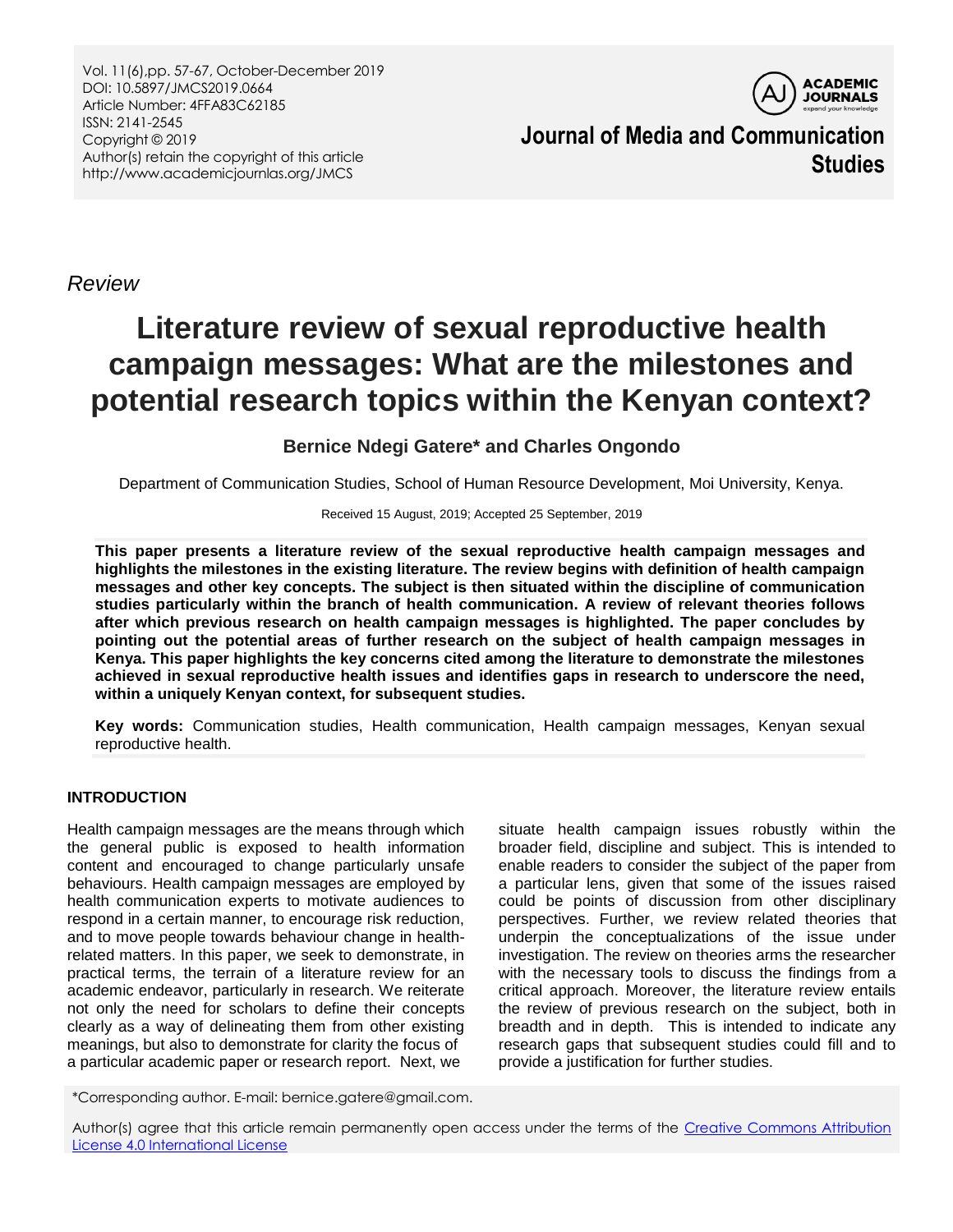This paper, therefore, situates the topic of Sexual Reproductive Sexual campaigns (SRHC) within the relevant subject and discipline, reviews related theories and previous research on the subject and highlights milestones in the literature on the subject as well as potential research areas in various contexts.

#### **SITUATING HEALTH COMMUNICATION WITHIN THE FIELD OF COMMUNICATION STUDIES**

Communication scholars have defined Health Communication as "the main currency of healthcare in the 21st century" (Krisberg, 2004). Schiavo (2007) describes health communication as giving ready access to relevant, reliable, and culturally appropriate information to the general public, patients, health care providers, public health professionals and others. This enables all concerned to address personal and public health matters far more efficiently than in the past. Positioning that in the wake of the anthrax crisis in 2001, Schiavo (2007) explains that the Centre for Disease Control (CDC), and other federal authorities defined communication as the most important healthcare related science of the twenty first century.

Health communication draws upon multiple disciplines including mass communication, social marketing, health education, anthropology and education (Bernhardt, 2004). Keller and Lehmann (2008) observe that health communication theories fall into two distinct categories, those that examine the positive acceptance of the message recommendation (acceptance, adoption, behaviour change) and those that examine the rejection of such messages (defensive, avoidance, denial). They note it is important to ensure that health campaigns are tailored to specific audiences to ensure effectiveness.

Overall, the subject of Health Communication, specifically Sexual Reproductive Health Campaigns, is clearly a multi-disciplinary subject that could be studied within the ambit of Communication Studies. Gamble and Gamble (2013) define Communication as the deliberate or accidental transfer of meaning, the process that occurs when someone observes or experiences behaviour and attributes meaning to it. According to Mcquail (1994) and Berger and Chaffee (1987), Communication Studies is a science that seeks to understand the production, processing and effects of symbol and signal systems by developing testable theories, containing lawful generalizations that explain phenomena associated with production, processing and effects. Accordingly, it can be successfully argued that Health Communication is where good health promotion and good communication practice meet (Public Health Ontario, 2012).

Schiavo (2007) acknowledges that convincing people to adopt healthy behaviours, or convincing policy makers and professionals to introduce and change practices in support of better health is not an easy task. Studies conducted in Kenya so far including the Kenya Aids

Indicator Survey (KAIS, 2014) and the Kenya Aids Epidemic Update (2012) have shown that the prevalence rate of new infections among married couples and people in long-term relationships remain high despite the *Wacha Mpango wa Kando* (Stop the concurrent sexual relationships) campaign messages initiated by the government and various stakeholders in 2009.

In so far as policymakers are concerned, the progress made in the East African country of Uganda with initiatives to combat HIV/AIDS over the years has brought to the fore the reluctant manner in which their Kenyan counterparts accepted the reality of the epidemic perhaps leading to a later response than in Uganda. Today, with concerted effort and policy framework, Kenya is one of the leading countries in Africa in effective communication campaigns to fight HIV/AIDS. One recent campaign already rated as effective is the campaign encouraging men to undergo Voluntary Male Medical circumcision (VMMC). Another has been the provision of access to HIV care and treatment. About 9 out 10 people knowingly infected with HIV are receiving essential HIV-related care services and treatment for their infection (KAIS, 2013). This goes to show positive impact that effective health communication can make.

Lupton (1994) locates and critiques some of the foundational issues that underlie health communication. Arguing that communication in the health context has been traditionally conceptualized as a top-down approach, Lupton demonstrates that communication flows from the centers of authority to peripheral locations. This has posed major challenges for leading health communication professionals to engage in more participatory approaches. In the next section we review some literature on health communication campaigns. The criteria for reviewing literature on these health campaigns are to draw out information that future campaigns could employ.

### **HEALTH COMMUNICATION CAMPAIGNS**

Both communications and public health practitioners have developed interventions to promote healthy attitudes and actions and to suppress those that place life and health in jeopardy (Freimuth et al., 2000). Communication campaigns are "communication efforts to improve the lives of individuals and the fabric of our society" (Paisley and Rice, 1981), commonly used to reach and inform the "mass" audience about important social issues. Communication campaigns are called public as they exclude no one from their messages (Stappers, 1983) and as they address the audience as citizens, as an "active public" who have to choose to be persuaded to take action on a (social) problem (Roser and Thompson, 1995). Paisley and Rice (1981) argues that reform is a unifying principle of all public communication campaigns whether the structure of society itself is affected (promotion of collective benefits) or only the lifestyles of individuals (promotion of individual benefits) (Paisley and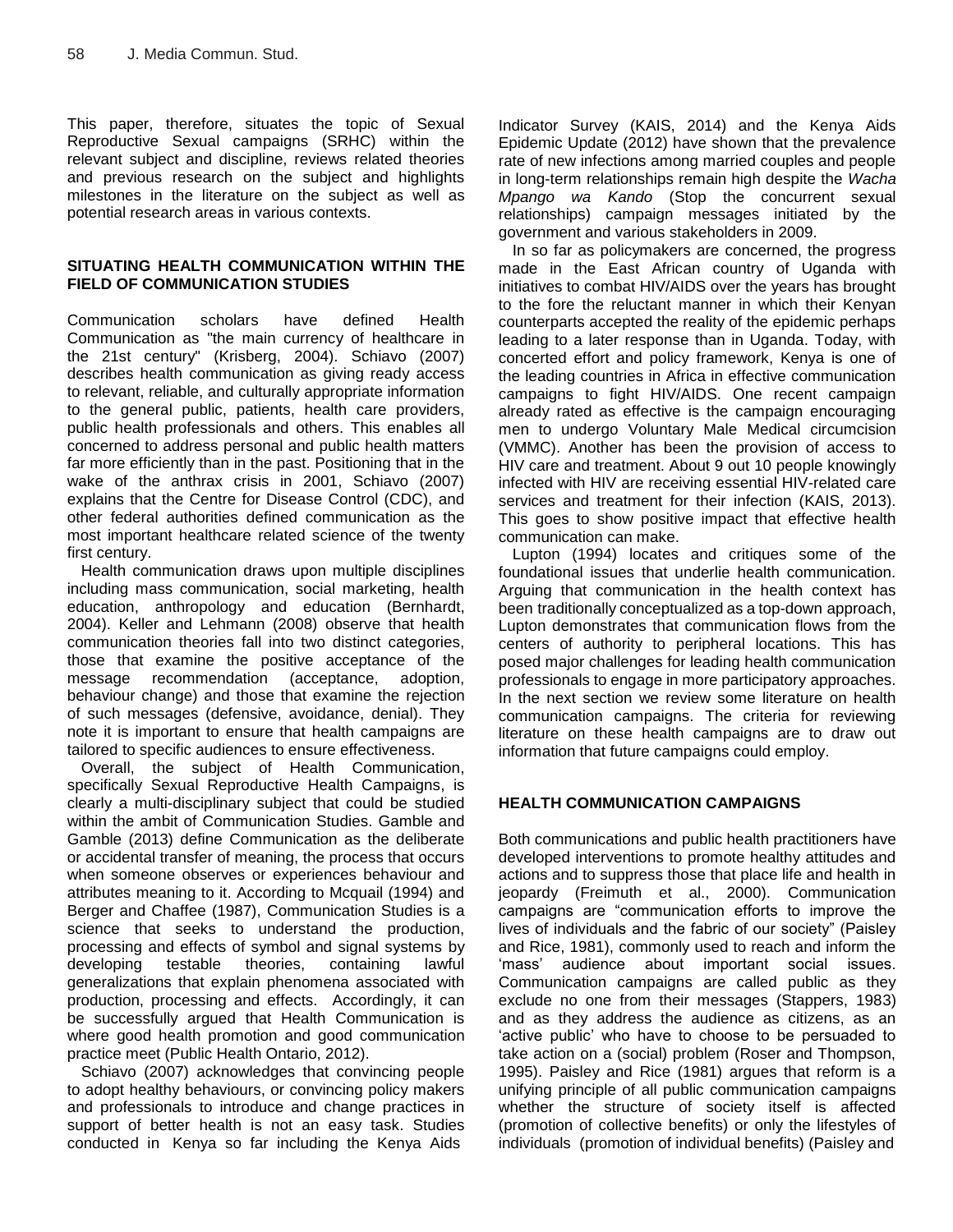Rice, 1981).

One of the characteristics public communication campaigns is that they are targeted at the general audience but focused to a specific audience segment believed to be at a greater risk for adversity or illness. Most health communicators agree that there is a common set of variables considered in the development of a mass media health communication campaign and a common set of outcomes that one can reasonably expect as a result of a communication experience (Freimuth et al., 2000). These variables can be categorized into four broad areas: 1) psychosocial attributes of the receiver, 2) the source or spokesperson, 3) settings, channels, activities, and materials used to disseminate the message, and 4) the message itself, including content, tone, type of appeal, audio characteristics, and visual attributes. (Maibach and Parrot, 1995)

Health communication is anchored in several related theories, in view of its multidisciplinary nature. It is important that scholars indicate the theories that underpin their arguments, especially while interpreting findings of any study. In this regard, the next subsection, reviews key theories that anchor health communication campaigns targeting sexual reproductive health messages.

#### **REVIEW OF THEORIES RELEVANT TO SEXUAL REPRODUCTIVE HEALTH MESSAGES**

The criteria for reviewing these theories are to highlight the grounding of campaign messages in relevant theories. McCombs (2004) postulates that there are theories applicable to all aspects of public communication campaign strategies, processes, and implementation. The theories also identify the parameters that campaign designers should always strive to meet from a Communications perspective. Subsequently, a review of these theories follows.

#### **Integrative theory of behaviour change**

This theory is linked to public campaign messages by the argument developed by Cappella et al., 2001). They contend that Integrative Theory of Behaviour Change is multifaceted model as it integrates Social Cognitive Theory (SCT), Theory of Reasoned Action (TRA) and Health Belief Model (HBM) in explaining how external variables, individual differences, and underlying beliefs contribute to differential influence pathways for outcome behaviours, intentions, attitudes, norms, and self-efficacy. Designers should always put into consideration these external variables in developing campaign messages.

### **Social Cognitive Theory (SCT)**

Also known as social learning theory, the Social

Cognitive theory (Bandura, 1977, 1986, 1997) postulates that health behaviour change is the result of three reciprocal factors: behaviour, personal factors, and outside events. Any change in any of the three factors is expected to determine changes in the remaining ones (National Cancer Institute and National Institute of Health, 2002). Behaviour is therefore viewed as influenced by a combination of personal and outside factors and events.

One of SCT"s key premises is its emphasis on the outside environment, which becomes a source of observational learning. SCT reasons that the environment is a place where individuals can observe an action, understand its consequences, and as a result of personal and interpersonal influences, become motivated to repeat and adopt it (Bandura, 1997; National Cancer Institute and National Institute of Heath, 2002; Health Communication Partnership, 2005). According to Health Communication Partnership (2005), SCT"s contributes to health communication by enabling researchers to understand the mechanisms and factors that influence retention, reproduction and motivation on a given behaviour. The components of Social Cognitive Theory are outlined on Table 1.

Another component of this multifaceted model of integrative theory of behaviour change is the Theory of Reasoned Action.

### **Theory of Reasoned Action (TRA)**

This theory (Ajzen and Fishbein, 1980) suggests that behavioural performance is primarily determined by the strength of the person's intention to perform a specific behaviour. For behaviours that are within a person's control, behavioural intentions predict actual behaviour. Intentions are determined by two factors – attitude toward the behaviour and beliefs regarding other people"s support of the behaviour (National Cancer Institute and National Institutes of Health, 2002).

Generally, attitudes can be defined as positive or negative emotions or feelings towards a behaviour, a concept, or an idea (Schiavo, 2007). This attitude is coupled with a person"s subjective norms about the behaviour. Subjective norms are defined as the opinion or judgement, positive or negative that loved ones, friends, family, colleagues, professional organizations, or other key influences may have about potential behaviour (Schiavo, 2007). Consequently, in TRA attitude towards a specific behavior is a function of the person's beliefs about the consequences of such behavior. There is a desire to comply with significant others in a person's life. In terms of campaign messages, TRA is particularly useful in analysing and identifying reasons for action and messages that can change people"s attitudes (Schiavo, 2007).

In their summary of these models, (Aggleton and O"Reilly 1994) identify individual factors such as risk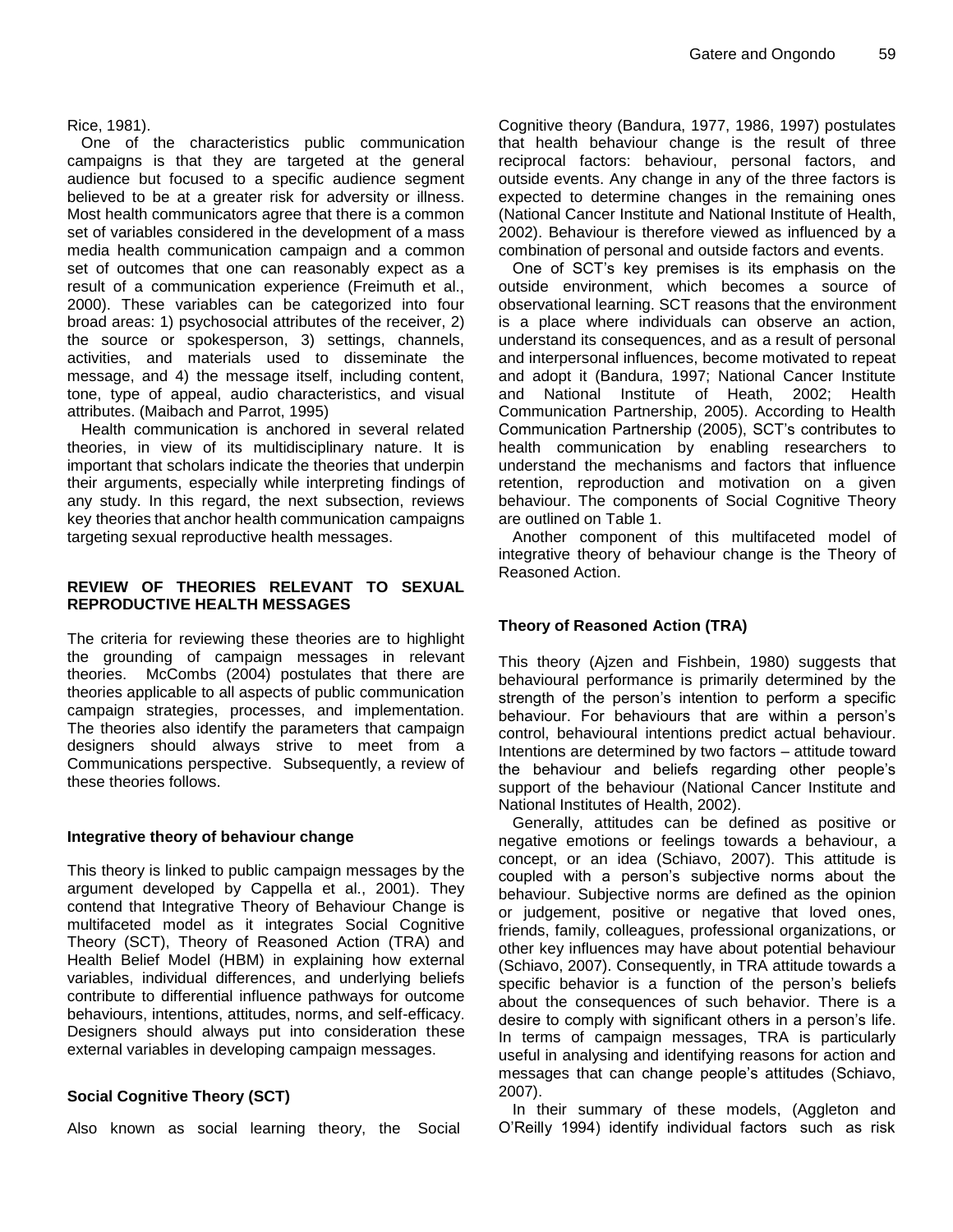| Table 1. Components of SCT (Schiavo, 2007). |  |  |  |
|---------------------------------------------|--|--|--|
|---------------------------------------------|--|--|--|

| <b>Component</b>     | <b>Definition</b>                                                                                                                                                                                                                                                                                               |
|----------------------|-----------------------------------------------------------------------------------------------------------------------------------------------------------------------------------------------------------------------------------------------------------------------------------------------------------------|
| Attention            | People's awareness of the action being modelled and observed                                                                                                                                                                                                                                                    |
| Retention            | People's ability to remember the action being modelled and observed                                                                                                                                                                                                                                             |
| Reproduction (Trial) | People's ability to reproduce the action being modelled and observed                                                                                                                                                                                                                                            |
| Motivation           | People's internal impulse and intention to perform the action. Motivation depends on a number of social,<br>affective, and physiological influences (for example the support of peers and family members to perform<br>the action will improve physical performance) as well as the perception of self-efficacy |
| Performance          | The individual ability to perform the action on regular basis                                                                                                                                                                                                                                                   |
| Self-efficacy        | The individual's confidence in his or her ability to perform and sustain the action with little or no help from<br>others, which plays a major role in actual performance                                                                                                                                       |

perception, outcome expectations (the belief a person holds about the good or bad results that will happen as a result of adopting a new behavior), perceived social and community norms (a person's perception that a behavior is expected by the community or by influential people), and self-efficacy (a person"s perception of their ability to undertake a certain behaviour). Salmon and Atkin (2003) provides an in-depth summary on the process of designing campaign messages. They contend that message designing involves the strategic selection of substantive material and the creative production of stylistic features. In developing the combination of message components, the campaign designer seeks to emphasize one or more of five influential message qualities. First, credibility is primarily conveyed by the trustworthiness and competence of the source and the provision of convincing evidence. Second, the style and ideas should be presented in an engaging manner via selection of interesting or arousing substantive content combined with attractive and entertaining stylistic execution. The third dimension emphasizes selection of material and stylistic devices that are personally involving and relevant, so receivers regard the behavioral recommendation as applicable to their situations and needs. The fourth element is understandability, with simple, explicit, and detailed presentation of content that is comprehensive and comprehensible to receivers. For persuasive messages, the fifth factor involves motivational incentives (Salmon and Atkin, 2003).

The third component of the integrative theory of behaviour change is the Health Belief Model (HBM)

#### **Health Belief Model (HBM)**

Health believe model (HBM) posits that for people to adopt recommended physical activity behaviours, their perceived threat of disease (and its severity) and benefits of action must outweigh their perceived barriers to action (NCINIH, 2002). The HBM (Becker et al., 1977; Janz and Becker, 1984) was originally intended to explain why people did not participate in programs that could help them diagnose or prevent diseases. The major assumption of this model is that in order to engage in healthy behaviours, intended audiences need to be aware of their risk for severe or life-threatening diseases and perceive that the benefits of behaviour change outweigh potential barriers or other negative aspects of the recommended actions (Schiavo, 2007). The HBM is one of the first theories developed to explain the process of change in relation to healthy behaviour. It is summarised in Table 2.

Another theory closely related to the integrative theory of behaviour change and also to audience response to campaign messages is the Diffusion of Innovations Theory, highlighted next.

#### **Diffusion of innovations theory**

According to this theory, the audience should easily accept the campaign messages. The audience should be able to try listening and accepting the messages and recommending them to others. Rogers (2003) contends that this theory introduces the ideas of relative advantage and trialability of recommended behaviors, and the individual adoption decision process, as well as opinion leadership that shapes diffusion through interpersonal channels and social networks via multistep flows.

In their summary of above theories, (Aggleton and O"Reilly, 1994) point out individual factors such as risk perception, outcome expectations (the belief a person holds about the good or bad outcomes that will result from adopting a new behaviour), perceived social and community norms (a person"s perception that a behaviour is expected by the community or by influential people), and self-efficacy (a person's perception of their own ability to undertake a certain behavior).

#### **THE ROLE OF THEORY IN DESIGNING HEALTH CAMPAIGN MESSAGES**

Several theories of message design are outlined by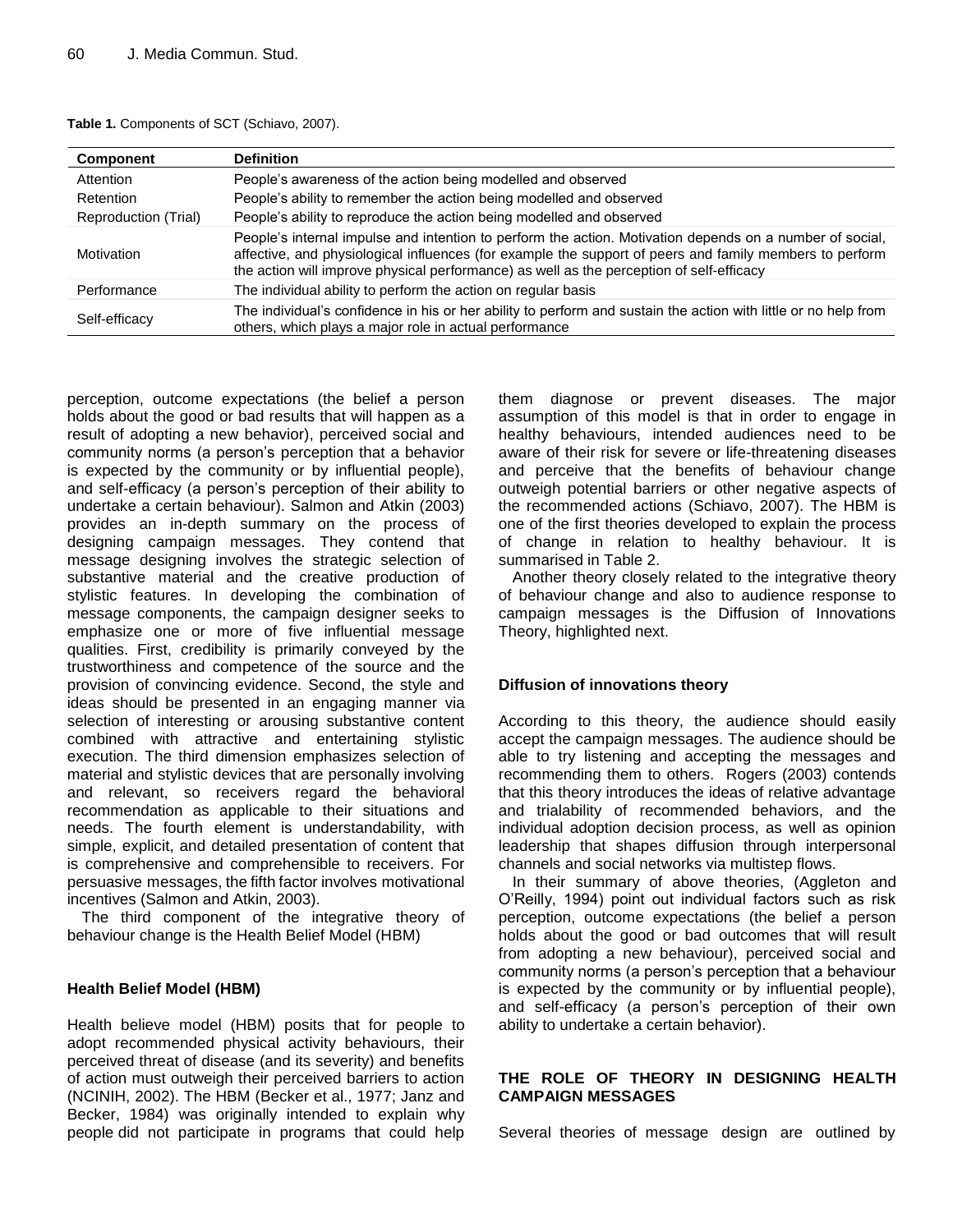**Table 2.** Components of HBM (Schiavo, 2007).

| Component                | <b>Definition</b>                                                                                                                                                                                                    |
|--------------------------|----------------------------------------------------------------------------------------------------------------------------------------------------------------------------------------------------------------------|
| Perceived susceptibility | The individual's perception of whether they are at risk for contracting a specific illness or health problem.                                                                                                        |
| Perceived severity       | The subjective feeling of whether the specific illness or health problem can be severe (for example, permanently impair physical or<br>mental functions) or life threatening and therefore worthy of one's attention |
| Perceived benefits       | The individual's perceptions of the advantages of adopting recommended actions that would eventually reduce the risk for disease<br>severity, morbidity, and morality                                                |
| Perceived barriers       | The individual's perception of the costs of and obstacles to adopting recommended actions (includes economic costs as well as<br>other kinds of lifestyle sacrifices)                                                |
| Cues to action           | Public or social events that can signal importance of taking action (for example, a neighbour who is diagnosed with the same<br>disease or a mass media campaign)                                                    |
| Self-efficacy            | The individual's confidence in his or her ability to perform or sustain the recommended behaviour with little to no help from others                                                                                 |

Maibach and Parrot, (1995) in their book, Designing Health Messages. They devote this work to three major and broad issues; Theory-Driven Approaches to Health Message Design, Audience Centred Strategies for Health Message Design and Combining theory and Practice.

Theory plays numerous roles in helping scholars and practitioners understand the communication process. One of the basic roles of theory in behaviour science involves description; theories describe the complex world in which we live in and in doing so render them comprehensive (Maibach and Parrot, 1995). They go on to describe other roles of behaviour theory as the prediction of outcomes; "if X occurs, then Y is more (or less) likely to occur". They state another role of theory as explanation. Theories that are able to answer the question "why" create greater understanding. They become necessary for the attainment of yet another goal of theory - the ability to prescribe effective interventions.

Many mediated health messages fall short of attaining the goal of positively affecting people"s behavior's in relation to health. This, according to Levy and Windahl (1984) has to do in part with the way people process the information which they have been exposed to. A number of theories address the differences between active and passive cognitive functioning and why individuals actively or passively process information. Louis and Sutton's model of "Switching Cognitive gears" (1991) explains that individuals are motivated to become actively cognitively engaged: When presentation of content is unusual, unfamiliar, or novel; when presentation of content represents a discrepancy between expectations and reality; and when an external or internal request causes an individual to initiate an increased level of conscious attention.

The question then would be how we move people from passive to active mode in as far as responding to HIV/AIDS prevention messaging is concerned. According to the "Switching Cognitive Gears": Invoking Active Thought model, individuals rely on automatic processing of health information, depending on past knowledge or experience with similar messaging to assign meaning and interpretation to present message (Chanowitz and Langer, 1981). Researchers and designers should thus always address the question of how previous information or experience with messaging influenced and continue to influence the meaning and interpretation the target audience assigns to the messages.

#### **REVIEW OF RELEVANT PREVIOUS RESEARCH IN HEALTH COMMUNICATION**

A review of previous research is critical to any scholarly endeavor. This exercise is useful in indicating milestones that have been achieved in investigating a subject, while also indicating the gaps that could provide rationale for future research on the subject. Therefore, in this section, we review relevant previous research, divided into four sub-sections, on the subject of Sexual Reproductive Health Campaigns globally and in Kenya.

McAlister (1981) argues that communications that aim at influencing complex and persistent behaviours of the audience must perform three functions: inform audiences about these behaviours and their consequences persuade audiences to cease or avoid those behaviours and finally, train audiences in skills necessary to translate intention into action. The media, McAlister continues, offer economy and uniformity in mass distribution that make them highly attractive options for communicators wishing to influence widespread behaviour change.

Beaudoin (2002) argues that in any campaign, it is important to address themes and issues that attract the targeted audience. Emotional appeals, and especially appeals to fear are widely used in health promotion campaigns. Fear appeals are described as: "a persuasive communication attempting to arouse fear in order to promote precautionary motivation and self-protection action (for example stop being unfaithful). Fear arousal is an unpleasant emotional state triggered by the perception of threatening stimuli" (Ruiter et al., 2001). This argument is predicted on the fact that if one is made aware of the negative repercussions of their actions, then they will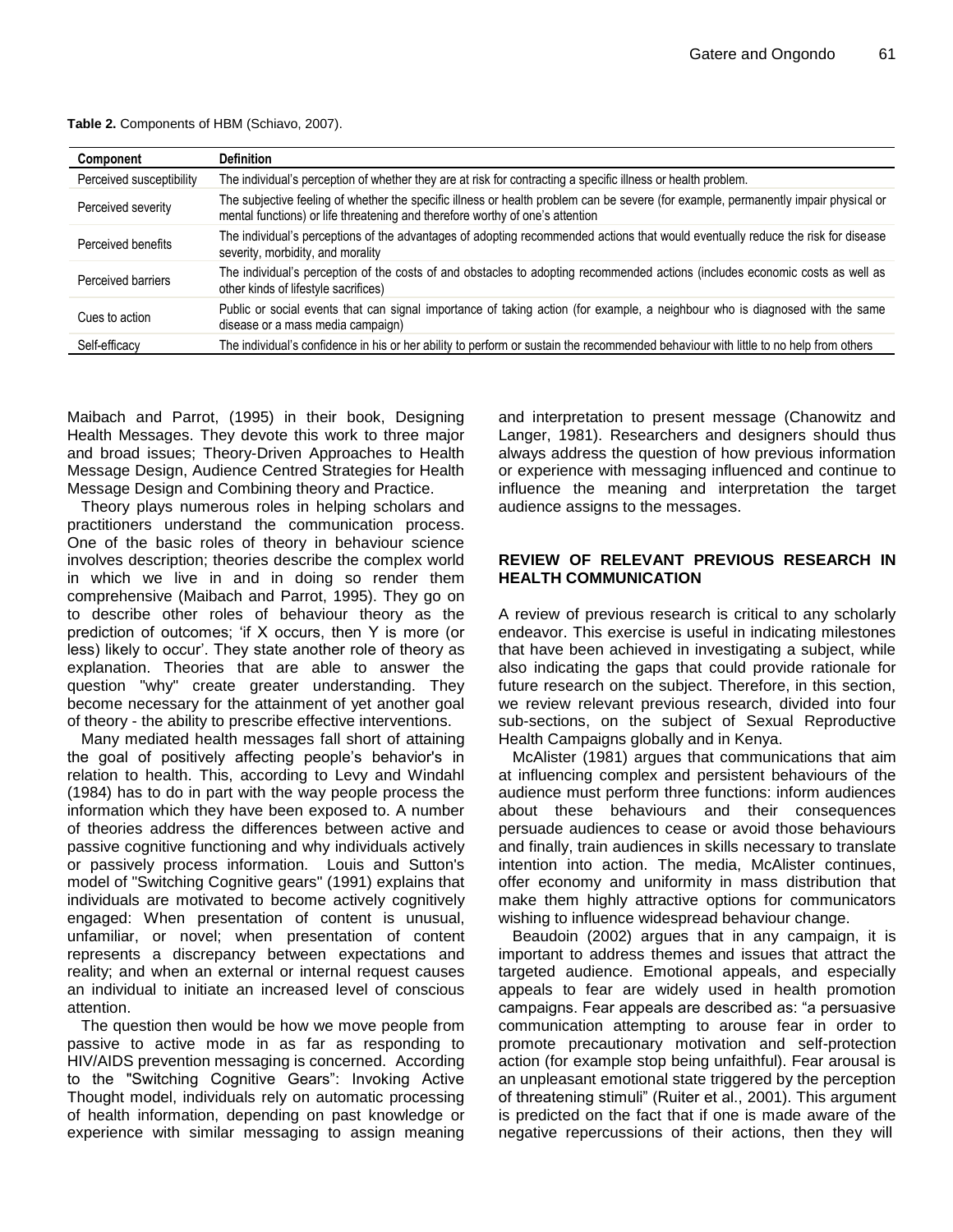tend to avoid such actions. If people lack awareness of how their lifestyle habits negatively affect their health, then they have little reason to put themselves through the misery of changing the bad habits they enjoy.

Walsh-Childers and Brown (2009) examined sexuality displayed on television programs and found that characters engage in casual sex but never discuss Sexually Transmitted Diseases (STDs). Many forms of media echo this theme. Television programs hardly display negative consequences of sexuality. Cope-Farrar and Kunkel (2008) conducted a content analysis that showed only 14% of discussions about sex on TV mentioned the risk and responsibilities, and only 3% mentioned risk combined with sexual behaviour (Harris et al., 2009). Few broadcast programs discuss sexual risk and even fewer show sexual behavior as actually having consequences. Television audiences, therefore, may not believe exposure to STDs is a possible consequence of unprotected sex.

Kutto (2017) addressed the communication complexities in the management of critical health conditions and specifically cervical cancer in Kenya. Underscoring communication complexities as those obstacles that hinder rural women from participating fully in the control of cervical cancer, Kutto (2017) cited lack of awareness as one of the key reasons that lead to the presentation of illness at advanced stages. Disclosure and secrecy at a personal level were some of the other communication complexities noted.

#### **REVIEW OF RELEVANT PREVIOUS RESEARCH ON HEALTH CAMPAIGN MESSAGES**

Haslam et al. (2009) explained that consumers of health campaigns sometimes believe they are not the target for the message and thus react against the health-related messages. They discovered that African Americans and American Indians who were exposed to messages about dieting saw them as emanating from White middle-class sources. Thus, they came to see health-related behavior as non-normative for their group (as if to say "health is not a thing we do") and expressed less desire and intention to pursue healthy lifestyles. Their study postulates that when people do not identify with messages, they disassociate themselves from the issue and believe they are not at risk because the characters portrayed are not part of their group.

A similar study, by Keller and Brown (2002), noted that observers of STD campaigns may not identify with portrayals of people with STDs and therefore disassociate from the message. They indicated that audiences might resist public service announcements as selling a particular behavior because of their infrequency and simplistic messages. This research suggests that characters in ad campaigns are often too simplistic or unrealistic, so people do not identify with them and thus do not see themselves as at-risk of acquiring an STD. By reducing

people to an overly simplistic image of negative characteristics, advertisements can be ineffective.

In their article, *Designing Effective Health Messages,*  Keller and Lehmann (2008) investigate the use of Message tactics, which include fear, framing, referencing, and argument strength among others. They argue that people respond to messages based on their reaction to such factors as fear of negative repercussions and how well they perceive the message to be addressing their situation.

Mulwo (2008) analysed students' response to Abstain-Be faithful – Use condoms (ABC) and Voluntary Counselling and Testing (VCT) messages at three universities in Kwazulu-Natal province of South Africa. The study premised its focus on structures and processes of meaning production within already existing social groups in regard to HIV/AIDS. It analysed how the produced meanings affected the interpretation and impact of HIV prevention texts. In particular, it focused on discovering how participants made sense of cultural meanings offered by HIV prevention messages such as ABC and VCT. The findings supported the conclusion that the categories of students' responses to HIV prevention messages were often predicated upon their relationships and participation in various social groups. Further, it suggested that decisions to adopt/not adopt these prevention options were often based on how meanings attached to these options were articulated within the social significance of sex and sexual practices.

Were (2015) addressed the societal construction of multiple concurrent partnerships and its implications on the efficacy of HIV communication campaigns in Homa Bay County in Kenya. These findings support the conclusion that HIV communication campaigns, which address individual behaviours to the exclusion of the contextual factors, are bound to be ineffective. For campaign messages to be effective, the study recommends messages be designed and disseminated within the larger cultural context of the targeted audience.

#### **PREVIOUS RESEARCH ON EFFECTIVENESS OF CAMPAIGN MESSAGES**

Previous research demonstrates that some campaigns have been rated as successful while others have failed. Mabachi (2008) argues that although evidence suggests that mass media campaigns do work, particularly when the principles of effective campaign design are followed (Noar, 2006), donors and practitioners are still frustrated at evaluators' inability to answer the question: "what makes some campaigns more effective than others?" (Bertrand et al., 2006). The report, "It"s *Tough to Stop Sex, Study of U.S. AIDS Effort Shows."* reports that researchers find no benefit from a decade long attempt to curb the spread of HIV in Africa by promoting abstinence and monogamy (Tozzi, 2016).

A picture of a billboard on the outskirts of Kampala, Uganda urges people to be faithful to their partners to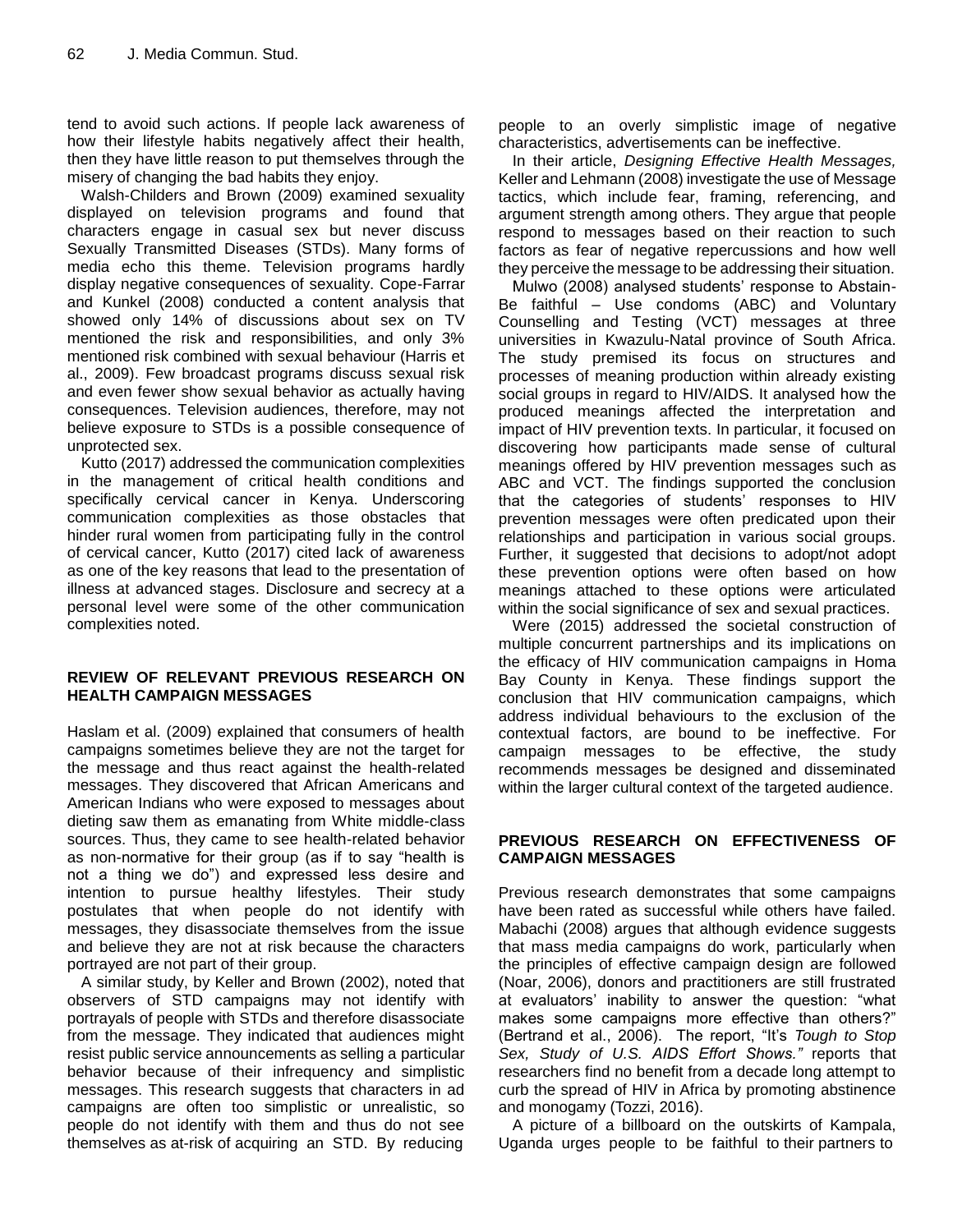stop the spread of HIV; the report gives the grim verdict that the campaign has failed. "Abstinence promotion" policies, funded by the United States (U.S) for more than a decade as part of an effort to slow the spread of HIV in Sub-Saharan Africa are largely ineffective (Tozzi, 2016). The study makes reference to the fact that the U.S has spent more than \$ 1.4 billion since 2004 telling young people in Africa to abstain from sex before marriage and then to commit to a single partner. The study published in the *Journal of Health Affairs* by researchers at the Stanford School of medicine found that the funding did not influence the number of sex partners people had, the age at which they started having sex, or teen pregnancy rates. Though the initiative under President's Emergency Plan for AIDS Relief (PEPFAR) has recorded success in in the delivery of life-saving HIV medicines to millions of people in poor countries at a cost of \$ 50 billion since 2004, it has not delivered lower rates of infection among married people.

It is hypothesized that it failed because of the policy of restricting funding and requiring that at least a third of the funds go to (PEPFAR). Though the restriction was lifted in 2008 when President Obama came to power, the U.S has continued to devote tens of millions of dollars a year to such programmes. Another reason might be that the policy clashed with the reality of HIV epidemic on the ground in Africa. The Institute of Medicine (2013) noted the "inherent mismatch between abstinence/be faithful approach and programs for individuals engaged in sex work," who are an important target for prevention efforts. The *Health Affairs* report (2016) adds that abstinence and faithfulness promotion may be funded "at the opportunity cost of other, potentially more effective, prevention services," such as promoting condoms or treatment to prevent HIV-positive mothers from passing the virus on to newborns. This underscores the importance of prioritizing the most critical interventions based on the established needs. This may in some cases mean reviewing established donor policy.

Poor communication campaigns have also been blamed for the continuing rise in the rate of new infections among the married people in key populations despite the HIV prevention communication campaigns. In the absence of a cure, it is indubitable that communication holds a vast but unexploited potential to halt the spread of the HIV pandemic (Kippax, 2006). As noted earlier, decades of implementing communication campaigns have not yielded any significant improvements. Several communication campaigns have been developed to promote sexual behaviour change in Sub-Saharan Africa.

Some of the earliest HIV prevention lessons were borrowed from the U.S. one of the first countries to successfully contain its HIV epidemic. However, many of these responses were targeted towards homogenous groups with similarities of culture, risk and context of sexual practices. For example, in the U.S, the epidemic was largely concentrated among African American homosexual men (Merson et al., 2008). This notwithstanding, the same approaches were used for heterogeneous groups in Africa where HIV is transmitted predominantly heterosexually and in varying contexts and risk profiles among the many target groups (Parker, 2004). The result has been that such models have proven inadequate for the communication needs of Africa countries (Airhihenbuwa and Obregon, 2000).

In the article, "Know *your epidemic, know your response*", Wilson and Halperin (2008) decry the global response as framing HIV as one unilateral epidemic with homogenous characteristics, leading to standardized prevention strategies. This is contrary to emerging findings revealing a multiplicity of diverse evidence epidemics rather than a single epidemic. Wilson and Halperin (2008) posit that there are three types of epidemics; generalized, concentrated and mixed. This points to the fact that standardized interventions are bound to fail since they will not match the characteristic of each type of epidemic. Given the three types of epidemics, it is important for message designers to understand each type of epidemic in order to develop messages targeted at the specific transmission characteristics.

The 2008 *Kenya Analysis of HIV Prevention Response and Modes of HIV Transmission Study* showed that Kenya has a geographically heterogeneous mixed HIV epidemic. This means that HIV transmission largely occurs among the general population and also within defined vulnerable groups (Gelmon et al., 2009). The study also revealed that the key drivers of the Kenyan epidemic include the societal acceptance of multiple concurrent partnerships, low condom use and lack of male circumcision.

Based on their findings (Wilson and Halperin, 2008) recommend that prevention campaigns should focus on addressing the social norms surrounding the societal acceptance of multiple concurrent partnerships, while advocating for increased condom use and male circumcision.

This position is advised by documented evidence that reduction in multiple sexual partnerships is one key factor that will result in reduced transmission in generalized epidemics. Parker (2004) in the article "Rethinking Conceptual Approaches to Behaviour Change: The Importance of context", argues that for many years, behaviour change communication campaigns for HIV prevention have predominantly been anchored on cognitive theories and frameworks derived from social psychology and communication

#### **PREVIOUS RESEARCH ON HEALTH CAMPAIGN MESSAGES IN KENYA**

In Kenya, communication campaigns to mitigate against HIV/AIDS borrowed heavily from the family planning campaigns that were gaining credence to stall the rapidly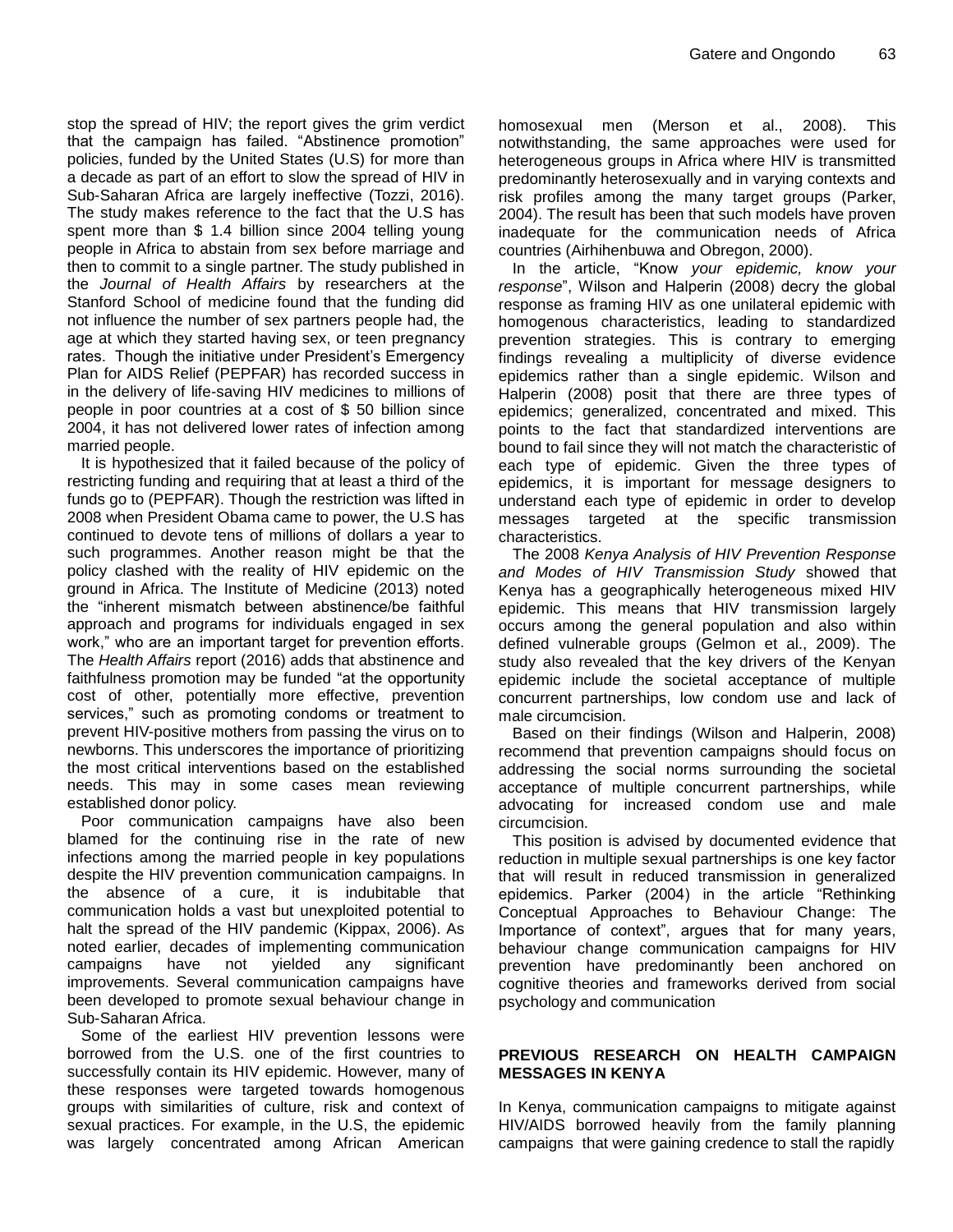escalating population explosion (Were, 2015). Following the success in using information education and communication (IEC) in family planning communication, the same was replicated in the HIV arena (Piotrow et al., 2003). Subsequently, the first major HIV/AIDS campaign was launched on a platform of IEC.

This was then supplemented by mass media, social mobilization and interpersonal communication approaches. There was also the publication of "*Aids Watch"* column in the press with information about HIV/AIDS (Mungai, 2001). The government went a step further and launched a condom campaign to promote condom use and reduce risky sexual practices (Aidscap, 1997; Hershey, 2009).

The communication methods used were mainly conventional and focused on information transmission and knowledge acquisition (Waisbord, 2000). During this time, the causes and effects of HIV became widely known with the unfortunate effect of highly stigmatising the epidemic. With limited knowledge and understanding of the epidemic"s transmission, there was a lot of fear yet, many bore witness to the adverse effect of the epidemic (Kalipeni and Mbugua, 2005). Even communication campaigns at that time regarded HIV as a death sentence. The epidemic was branded as a "*Killer disease*" and most of the posters and other communication featured images of emancipated and wasted persons dying from the epidemic (UNAIDS, 2010; Singhal, 2003; Merson et al., 2008).

The messages used *fear appeal* as a preventive measure. Unfortunately, the effects were short-lived (Wakefield et al., 2010) and the expected ripples among the masses that would translate to positive behaviour change were not experienced. Contrary to the expectations, the epidemic continued to escalate at unprecedented rate (Kalipeni and Mbugua, 2005).

The gains recorded in using information, education and communication (IEC), were not long lasting. The impact of the posters and mobile campaigns was limited to brief periods of the post campaign spell. This in turn prompted the rise of social marketing approach, which became critical in Kenya"s HIV prevention campaign. It is noted that social marketing grew out of the realization that marketing principles could be applied to promote social change (Waisbord, 2000). Social marketing campaigns in Kenya gained prominence with major campaigns in mass media (radio, television and newspapers), billboards and community outreaches. "*Nakufeel*" (I feel you) which vigorously promoted condom use among the youth, "*Wacha Mpango wa Kando"* (stop multiple and concurrent partnerships) and "*La sivyo, weka condom mpangoni"* (use a condom with your concurrent partner) are some of the most prominent social marketing campaigns.

In Kenya, the campaign on Voluntary Male Circumcision has been rated as a success story as has the *Nimechill*  campaign targeting teenagers. On the contrary, the

*Wacha Mpango wa Kando* campaign has been largely ineffective as the rate of new infections among the targeted audiences have remained high. Literature has pointed out that these campaigns have been ineffective as a result of employing cognitive models adapted from the West, which ignored the social and cultural contexts that should be the anchor of any communication campaign in Africa.

The *Nimechill* campaign made the audience aware of what their referent others believe about a recommended behavior and provided the motivation to comply. This campaign effectively depicted characters and slice-of–life situations that were accessible and resonated with their target audiences (Mabachi, 2008). However, social marketing has been criticized for being manipulative, non-participatory, individualistic and expert oriented in nature (Waisbord, 2000).

The development of the behavior change communication model has made some strides. Starting in the 1990"s Kenya witnessed strategic communication shifts with the entry of the behaviour change communication approach into the fold (Kalipeni and Mbugua, 2005). Were (2015) notes that though this model signaled some of the pioneering efforts in applying behavioral science theories in the fight against HIV, it was during the same decade that the Country recorded the highest HIV prevalence rates leading to the declaration of the epidemic as a national disaster. Though this declaration increased donor funds, an evaluation of Kenya"s HIV prevention landscape (Gelmon et al., 2009) revealed a lack of common understanding of what behaviour change communication entails.

The increase in donor funding saw the entry of the U.S. President"s Emergency Plan for AIDS Relief (PEPFAR) in 2003. Its aim was to support HIV prevention, care and treatment programs in Sub-Saharan Africa. In 2005, PEPFAR issued a policy directive necessitating all beneficiaries of their funding to adopt the ABC campaign model. This restricted the use of PEPFAR funds purely on activities related to promotion of Abstinence, Being faithful/fidelity and Condom use for defined target audiences (PEPFAR, 2005-2015). President's Bush championed the ABC HIV prevention approach with a significant preference for abstinence only programmes. This approach with the accompanying funding significantly influenced Kenya's HIV prevention (NACC, 2009). With this in mind, subsequent HIV interventions in Kenya were designed on the ABC model in order to conform to the donor demands.

Scholars (Murphy et al., 2006; Merson et al., 2008) have criticized the ABC approach for being ineffective due to its limiting focus on three behaviours (abstinence, fidelity and condoms) as well as its over reliance on linear and rational models of individual behaviour change (Murphy et al., 2006; Merson et al., 2008). The heightened criticism of the limitations of the ABC policy directive led PEPFAR to revise its policy directives.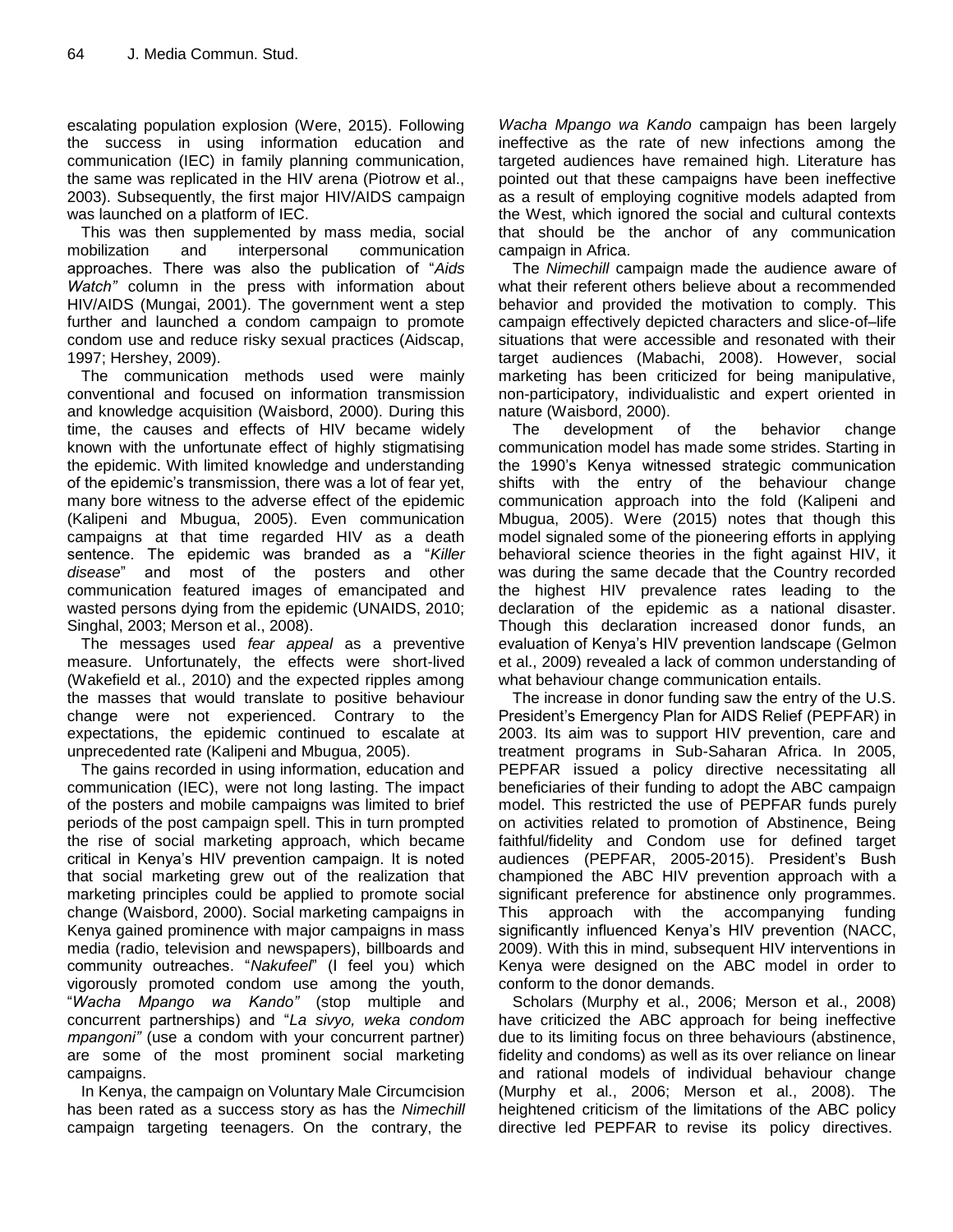PEPFAR"s 2010-2015 strategy acknowledges that the HIV epidemic requires a multidimensional and multisectoral approach in order to transition from emergency responses towards sustainability. The policy advocates for the use of epidemiological data to develop prevention responses based on evidence and with proven effectiveness (PEPFAR, 2005-2015).

Were (2015) sought to determine whether selected communication campaigns have addressed the factors that contribute to multiple concurrent partnerships in Kenya and found that communication campaigns failed to address the contextual factors that underpin multiple concurrent partnerships. Hence, Were (2015) supported the conclusion that HIV communication campaigns, which address individual behaviours to the exclusion of the contextual factors, are bound to be ineffective.

Discussing gender portrayal, Mabachi (2008) notes that men and women were portrayed in positive roles and characterizations, reflecting the planners" strategy, not necessarily the behaviour and context of the target audience. However, this thematic analysis portrayed gender norms and power positions of men and women in the Kenya society. Mabachi"s (2008) thematic analysis found that the campaigns revealed the presence of cultural beliefs/practices such as gender norms (that promote the inequality of women and the sexuality of men) which are barriers to behavior change and could have decreased the success of the campaigns in terms of the movement from intent to behavior change.

An analysis of Health campaign messages therefore falls within the sub topic of Behaviour Change Campaigns, which is situated within the branch of Communication Studies that is increasingly gaining momentum, called Health Communication. In the next section, we look deeper into health communication theories for behaviour change communication

#### **RATIONALE FOR FUTURE RESEARCH BASED ON LITERATURE REVIEW**

The overall goal of any literature review is to synthesize the literature in a meaningful manner and provide a rationale for future research. With reference to the current subject, this literature review, though brief, gives a practical example of how a study of sexual reproductive health campaign messages could draw its rationale. The review informs future studies in four distinct ways.

First, it details the status and development of previous messages, highlighting the needed background information for any study. The review also provides the framework through which researchers review highlights and milestones of the various interventions put in place over the years and the witnessed results.

Secondly, by reviewing relevant theories and previous studies, we have identified the gaps that can be explored further in the field of Health Communications and more

specifically, Health Communication Campaigns. The literature review revealed that most of the models used for developing the campaign messages are based on Western models and do not necessarily take into consideration the socio-economic and cultural contexts that drive both the HIV/AIDS epidemic and other sexual practices in Africa and particularly Kenya.

Thirdly, the literature review traces and highlights the milestones and results of previous sexual reproductive health campaigns. In the Kenyan context, researchers and campaign designers can learn from the successes and failures of the various campaigns developed since the early 1990's.

Fourthly, the literature review and particularly the review of previous research offers a deeper understanding of previous studies and their conclusions. This has helped relate this article to the larger conversations on communication and Sexual Behaviour Change responses.

Overall, the literature review reveals that though the HIV/AIDS epidemic and its history and statistics is well documented in the Kenyan context and various studies have been conducted among high risk populations, interventions, especially communication ones, have been erratic and have not borne the desired results partly due to financial sustainability issues leading to early termination of campaigns and inadequate study of the local context and drivers of the phenomenon of concern and other related sexual reproductive practices

Nevertheless, the literature review demonstrates that the scholars do not so far concur on effectiveness of designs of Health Campaign messages, especially in the context of HIV/AIDS; hence there is a need to conduct more studies on this issue to enhance the body of empirical literature that could inform the designs of future campaigns.

#### **CONCLUSION**

This article, demonstrated that a well-conceived and constructed literature review is essential and beneficial in the conceptualization of academic research. Such a review begins with situating the subject within the relevant field, discipline and subject of study. For example, it has been demonstrated that Sexual Reproductive health campaigns is a subject within Health Communication which has a home in the discipline of Communication Studies. The second stage is a review of related theories in this case theories like Social Cognitive Theory (SCT), Theory of Reasoned Action (TRA) and Health Belief Model (HBM). The third stage is to review previous research on the subject with minimal attention to the broader aspects (for example review of research on health communication); and more detailed efforts on the more specific subjects (review of previous research on sexual reproductive health campaigns in Kenya). The final stage is to draw a rationale for the further research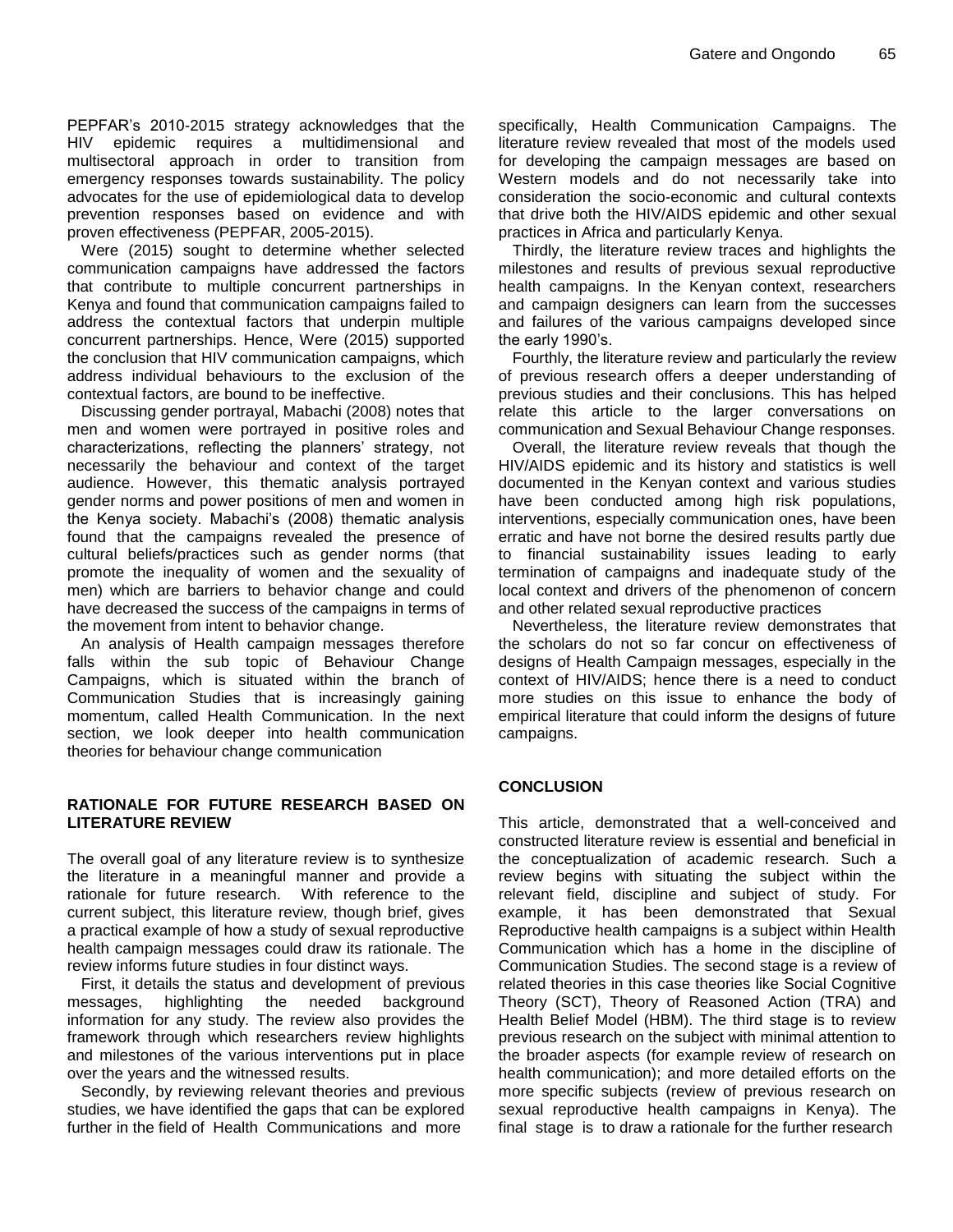based on the entire literature review which captures the milestones achieved and indicates the gaps that require further investigation.

#### **CONFLICT OF INTERESTS**

The authors have not declared any conflict of interests.

#### **REFERENCES**

- Aggleton P, O"Reilly (1994). Bisexuals and Aids: An International Perspective. Taylor and Francis Inc, Bristol U.S.A
- Airhihenbuwa C, Obregon R (2000). A Critical Assessment of Theories/Models Used in Health Communication for HIV/AIDS. Journal of Health Communication 5:5-5.
- Ajzen I, Fishbein M (1980). Understanding Attitudes and Predicting Social Behaviour. Prentice Hall.
- Bandura A (1977). Self-Efficacy: Towards a Unifying Theory of Behavioral Change. Psychological Review 84.
- Bandura A (1986). Social Foundations of Thought and Action: A Social Cognitive Theory. Upper Saddle River, N.J, Prentice Hall.
- Bandura A (1997). Self-Efficacy: The Exercise of Control, New York: Freeman.
- Beaudoin CE (2002). Anti-Smoking Ads: Appeals, Themes and Consequences. Journal of Health Communication pp. 123-137.
- Becker MH, Maiman LA, Kirscht JP, Haefner DP, Drachman RH (1977). The Health Belief Model and prediction of dietary compliance: a field experiment. Journal of Health and Social behavior pp. 348-366.
- Berger CR, Chaffee SH (1987). The Study of Communication as a Science. Handbook of Communication Science, Beverly Hills, CA, and London; Sage Publications pp. 15-19.
- Bernhardt JM (2004). Communication at the Core of Effective Public Health. American Journal of Public Health 94(12):2051–2053.
- Bertrand M, Mullainathan S, Shafir E (2006). Behavioral economics and marketing in aid of decision making among the poor. Journal of Public Policy & Marketing 25(1):8-23.
- Cappella JN, Fishbein M, Hornik R (2001). Using Theory to Select Messages in anti drug media campaigns. Sage Publications, Inc, Thousand Oaks, California.
- Chanowitz B, Langer EJ (1981). Premature cognitive commitment. Journal of Personality and Social Psychology 41(6):1051-1063.
- Cline RW, Johnson SJ, Freeman KE (1992). Talk among sexual partners about AIDS: Interpersonal communication for risk reduction or risk enhancement? Health Communication 4:39-56.
- Cope-Farrar KM, Kunkel D (2008). Sexual Messages in Teens' Favorite Prime-Time Television Programs. Sexual Teens, Sexual Media: Investigating Media's Influence on Sexual Activity (2 ed., Mawhah, NJ: Lawrence Erlbaum Associate, Inc. pp. 59-78).
- Freimuth V, Cole G, Kirby S (2000). Issues in Evaluating Mass Media-Based Communication Campaigns. WHO Monologues, Atlanta.
- Gamble T, Gamble M (2013). Communication Works. McGraw-Hill, New York.
- Gelmon L, Kenya P, Oguya F, Cheluget B, Hail G (2009). Kenya HIV Prevention Response and Modes of Transmission Analysis. Nairobi: NACC.
- Harris R, Barlett C (2009). Effects of sex in the media. In: J. Bryant & M.B. Oliver (Eds.). Media Effects: Advances in Theory and Research, 3rd edition. New York: Routledge pp. 304-324.
- Haslam A, Jetten J, Postmes T, Haslam C (2009). Social identity, health, and well-being: An emerging agenda for applied psychology. Applied Psychology: An International Review 58(1):1-24.
- Hershey M (2009). Kenya"s Delayed Response to HIV/AIDS: A Case Study" Paper Presented at the annual meeting of the Midwest Political Science Association 67th Annual National Conference on 29<sup>th</sup> April 2009, The Palmer House Hilton, Chicago.
- Janz NK, Becker MH (1984). The health belief model: A decade later. Health education quarterly 11(1):1-47.
- Kalipeni E, Mbugua N (2005). A Review of Prevention Efforts in the Fight against HIV and AIDS in Africa. Norwegian Journal of Geography 59(1):26-36.
- Keller PA, Lehmann RD (2008). Designing Effective Communications: A meta-Analysis. American Marketing Society 27(2).
- Keller S, Brown J (2002). Media interventions to promote responsible sexual behavior. The Journal of Sex Research 39(1):67-72.
- Kenya Aids Index Survey (KAIS) (2014). Kenya Aids and STI Control Programme (NASCOP). Republic of Kenya.
- Krisberg B (2004). Juvenile Justice: Redeeming our children. Newbury Park, CA: Sage.
- Kutto V (2017). Communication Complexities in the Management of critical health conditions: A case of cervical cancer control in Elgeyo Marakwet County, Kenya. Moi University.
- Levy, M. R., & Windahl, S. (1984). Audience activity and gratifications: A conceptual clarification and exploration. Communication Research, 11:51-78.
- Lupton D (1994). Towards the Development of Critical Health Communication Praxis. Health Communication. UNSW, Sydney.
- Mabachi MN (2008). What makes some campaigns more effective than others? An analysis of three mass media PSI HIV/AIDS campaigns in Kenya. University of Kansas, USA.
- Maibach E, Parrot RL (1995). Designing Health Messages. Sage Publications, California.
- McAlister AL (1981). Social and Environmental Influences on Health Behaviour. Harvard School of Public Health. Health Education Quarterly 8(1).
- McCombs ME (2004). Setting the Agenda: The Mass media and Public Agenda. Malden, MA, Blackwell. https://www.researchgate.net/publication/318471348\_Setting\_the\_ag enda\_The\_mass\_media\_and\_public\_opinion/citation/download
- McQuail D (1994). Mass Communication Theory. Sage Publications, London.
- Merson M, O"Malley J, Serwadda D, Apisuk C (2008). The History and Challenge of HIV Prevention. Lancet 372:475-488.
- Mulwo AK (2008). An Analysis of Students" Responses to ABC & VCT Messages at Three Universities in KwaZulu-Natal Province, South Africa. University of KwaZulu-Natal, South Africa.
- Mungai J (2001). Aids Watch Weekly Column. Nation Newspapers, Nairobi.
- Murphy EM, Greene ME, Mihailovic A, Olupot-Olupot P (2006). Was the "ABC" Approach (abstinence, being faithful, using condoms) Responsible for Uganda"s Decline in HIV? PLoS Med 3(9):e379.
- National Cancer Institute and National Institutes of Health (NCINIH) (2002). Making Health Communications Programs Work. Bethsaida, Md. https://www.cancer.gov/publications/health-communication/pinkbook.pdf
- Paisley WJ, Rice RE (1981). Public Communication Campaigns. Sage Publications, London
- Parker W (2004). Rethinking Conceptual Approaches to Behavior Change: The Importance of Context. Center for AIDS Development, Research and Evaluation. Unpublished paper.
- PEPFAR (2010-2015). Strategy Plan. U.S Department of State. Washington DC.
- Piotrow P, Rimon J, Merritt A, Saffitz G (2003). Advancing Health Communication: The PCS Experience in the Field. Baltimore: John Hopkins Bloomberg School of Public Health/Center for Communication Programs.
- Public Health Ontario (2012). Developing Health Communication Campaigns. Agency for Health Protection and Promotion Ontario 3(13).
- Rogers EM (2003). Diffusion of Innovations. Free Press. New York.
- Roser C, Thompson M (1995). Fear Appeals and formation of active Publics. Journal of Communication 45(1):103-122.
- Ruiter AR, Kok G, Varplanken B, Brug J (2001). Evoked fear and effects of appeals on attitudes to performing breast self-examination: An Information processing perspective. Health Education Research 16(3).
- Salmon C, Atkin CK (2003). Media campaigns for health promotion. In: T. L. Thompson, A. M. Dorsey, K. I. Miller, & R. Parrott, R. (Eds.), Handbook of health communication. Mahwah, NJ: Lawrence Erlbaum pp. 472-494.